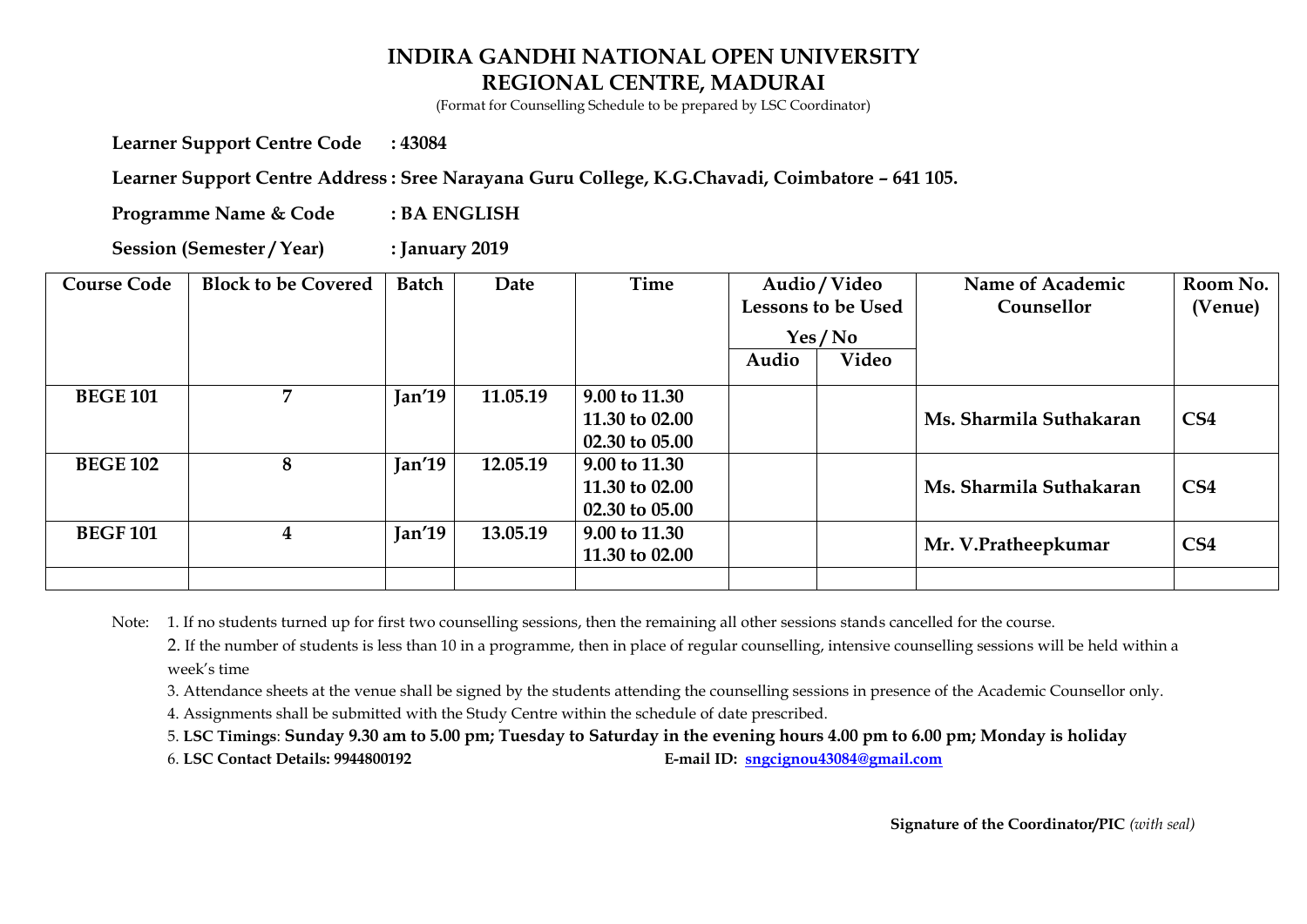(Format for Counselling Schedule to be prepared by LSC Coordinator)

**Learner Support Centre Code : 43084** 

Learner Support Centre Address : Sree Narayana Guru College, K.G.Chavadi, Coimbatore - 641 105.

**Programme Name & Code : BA, BSW** 

**Session (Semester / Year) : January 2019** 

| <b>Course Code</b> | <b>Block to be Covered</b> | <b>Batch</b>   | Date     | Time                                              | Audio / Video<br><b>Lessons to be Used</b> |       | Name of Academic<br>Counsellor | Room No.<br>(Venue) |
|--------------------|----------------------------|----------------|----------|---------------------------------------------------|--------------------------------------------|-------|--------------------------------|---------------------|
|                    |                            |                |          |                                                   | Yes / No                                   |       |                                |                     |
|                    |                            |                |          |                                                   | Audio                                      | Video |                                |                     |
| <b>BSHF101</b>     | 5                          | Jan'19         | 04.05.19 | 9.00 to 11.30<br>11.30 to 02.00<br>02.30 to 05.00 |                                            |       | Dr.I.Maria Yesuraja            | CS <sub>4</sub>     |
| FEG <sub>2</sub>   |                            | $\lceil$ an'19 | 05.05.19 | 9.00 to 11.30<br>02.30 to 05.00                   |                                            |       | Mr.Thiyagu.K.                  | CS <sub>4</sub>     |
| <b>BSHF101</b>     | $\overline{2}$             | Jan'19         | 05.05.19 | 11.30 to 02.00                                    |                                            |       | Dr.I.Maria Yesuraja            | CS <sub>4</sub>     |

Note: 1. If no students turned up for first two counselling sessions, then the remaining all other sessions stands cancelled for the course.

2. If the number of students is less than 10 in a programme, then in place of regular counselling, intensive counselling sessions will be held within a week's time

3. Attendance sheets at the venue shall be signed by the students attending the counselling sessions in presence of the Academic Counsellor only.

4. Assignments shall be submitted with the Study Centre within the schedule of date prescribed.

5. **LSC Timings**: **Sunday 9.30 am to 5.00 pm; Tuesday to Saturday in the evening hours 4.00 pm to 6.00 pm; Monday is holiday** 

6. **LSC Contact Details: 9944800192 E-mail ID: [sngcignou43084@gmail.com](mailto:sngcignou43084@gmail.com)**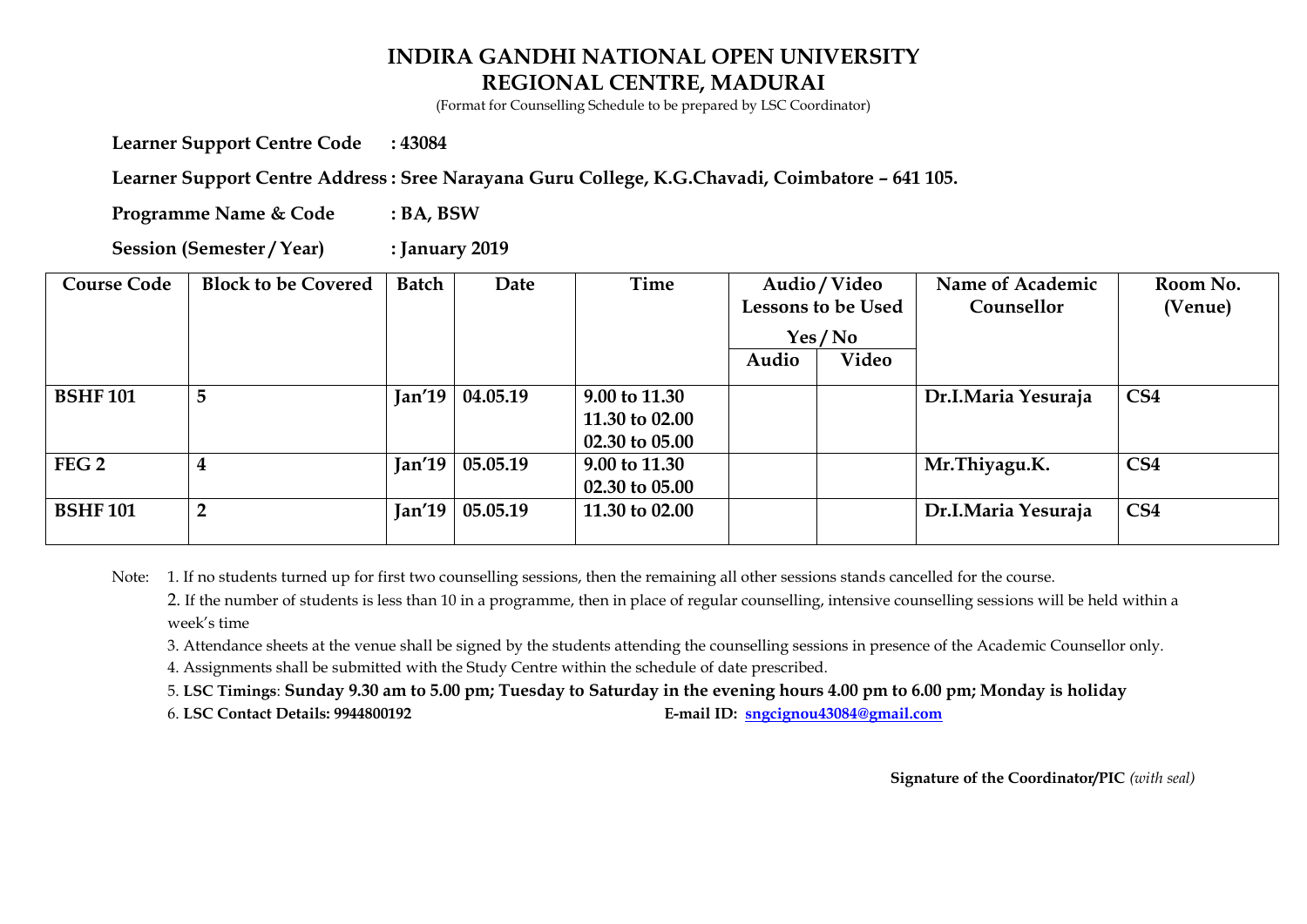(Format for Counselling Schedule to be prepared by LSC Coordinator)

**Learner Support Centre Code : 43084** 

Learner Support Centre Address : Sree Narayana Guru College, K.G.Chavadi, Coimbatore - 641 105.

**Programme Name & Code : BSW** 

**Session (Semester / Year) : January 2019** 

| <b>Course Code</b> | <b>Block to be Covered</b> | <b>Batch</b> | Date              | Time                                                         | Audio / Video             |       | Name of Academic | Room No.        |
|--------------------|----------------------------|--------------|-------------------|--------------------------------------------------------------|---------------------------|-------|------------------|-----------------|
|                    |                            |              |                   |                                                              | <b>Lessons to be Used</b> |       | Counsellor       | (Venue)         |
|                    |                            |              |                   |                                                              | Yes/No                    |       |                  |                 |
|                    |                            |              |                   |                                                              | Audio                     | Video |                  |                 |
| <b>BSWE1</b>       |                            |              | $Jan'19$ 11.05.19 | 9.00 to 11.30<br>11.30 to 02.00<br>$02.30 \text{ to } 05.00$ |                           |       | Ms.Nikhitha C.S. | CS <sub>3</sub> |
|                    |                            |              |                   |                                                              |                           |       |                  |                 |

Note: 1. If no students turned up for first two counselling sessions, then the remaining all other sessions stands cancelled for the course.

2. If the number of students is less than 10 in a programme, then in place of regular counselling, intensive counselling sessions will be held within a week's time

3. Attendance sheets at the venue shall be signed by the students attending the counselling sessions in presence of the Academic Counsellor only.

4. Assignments shall be submitted with the Study Centre within the schedule of date prescribed.

5. **LSC Timings**: **Sunday 9.30 am to 5.00 pm; Tuesday to Saturday in the evening hours 4.00 pm to 6.00 pm; Monday is holiday** 

6. **LSC Contact Details: 9944800192 E-mail ID: [sngcignou43084@gmail.com](mailto:sngcignou43084@gmail.com)**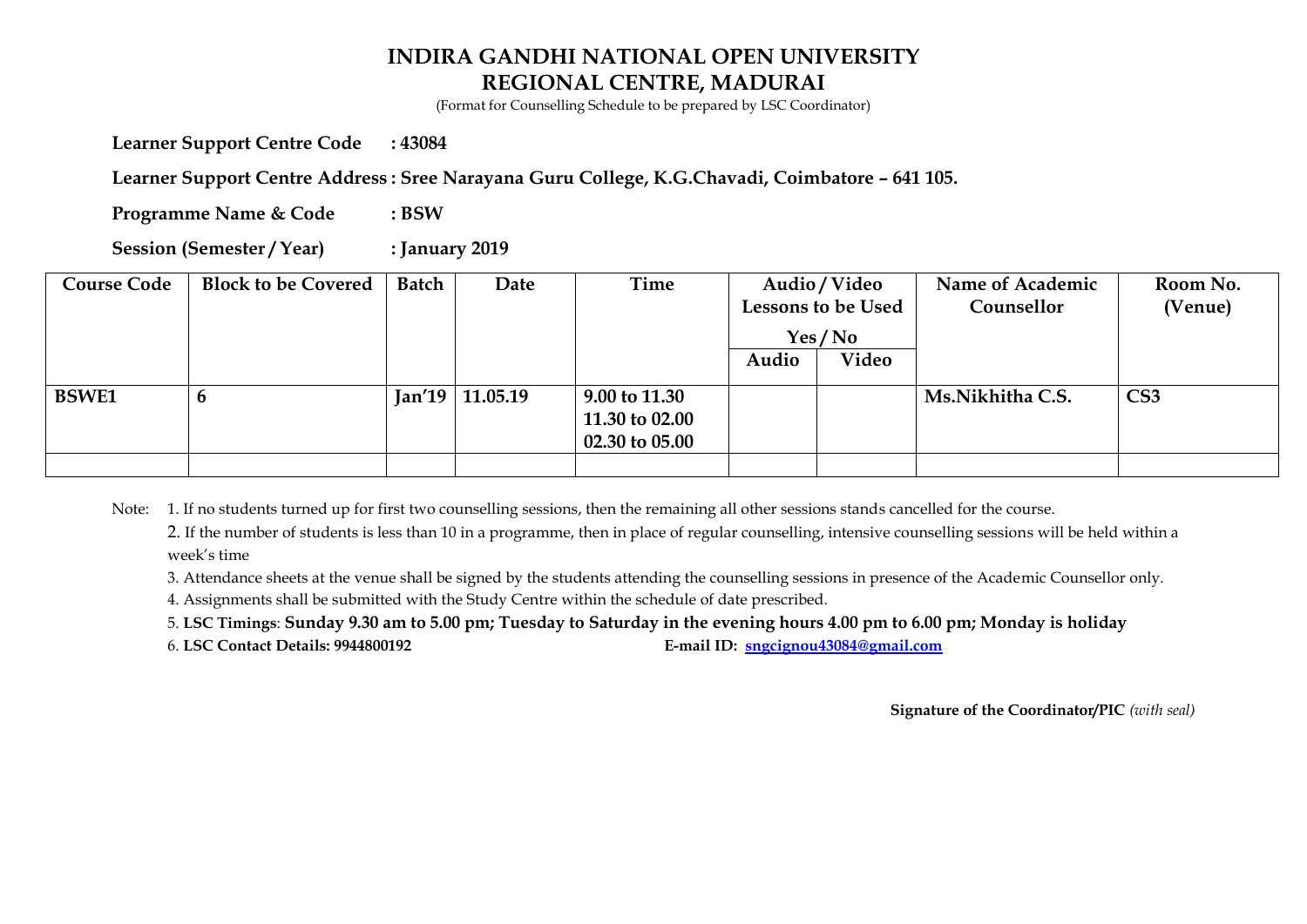(Format for Counselling Schedule to be prepared by LSC Coordinator)

**Learner Support Centre Code : 43084** 

Learner Support Centre Address : Sree Narayana Guru College, K.G.Chavadi, Coimbatore - 641 105.

**Programme Name & Code : CBS** 

**Session (Semester / Year) : January 2019** 

| <b>Course Code</b> | <b>Block to be Covered</b> | <b>Batch</b>            | Date       | Time           | Audio / Video |                    | Name of Academic      | Room No.        |
|--------------------|----------------------------|-------------------------|------------|----------------|---------------|--------------------|-----------------------|-----------------|
|                    |                            |                         |            |                |               | Lessons to be Used | Counsellor            | (Venue)         |
|                    |                            |                         |            |                | Yes / No      |                    |                       |                 |
|                    |                            |                         |            |                | Audio         | Video              |                       |                 |
| <b>ECO 01</b>      | 5 <sup>5</sup>             | $\lceil$ an'19 $\lceil$ | 13.04.2019 | 9.00 to 11.30  |               |                    | Kasthuri R.           | CS <sub>4</sub> |
|                    |                            |                         |            | 11.30 to 02.00 |               |                    |                       |                 |
| $PCO-1$            | 5                          | $\lceil$ an'19 $\lceil$ | 27.04.2019 | 9.00 to 11.30  |               |                    | Gnanamani G.          | CS <sub>2</sub> |
|                    |                            |                         |            | 11.30 to 02.00 |               |                    |                       |                 |
| $BCOA - 01$        | $\overline{2}$             | $\lceil$ an'19 $\lceil$ | 28.04.2019 | 9.00 to 11.30  |               |                    | Vijaya Prabhakaran S. | CS <sub>2</sub> |
|                    |                            |                         |            | 11.30 to 02.00 |               |                    |                       |                 |

Note: 1. If no students turned up for first two counselling sessions, then the remaining all other sessions stands cancelled for the course.

2. If the number of students is less than 10 in a programme, then in place of regular counselling, intensive counselling sessions will be held within a week's time

3. Attendance sheets at the venue shall be signed by the students attending the counselling sessions in presence of the Academic Counsellor only.

4. Assignments shall be submitted with the Study Centre within the schedule of date prescribed.

5. **LSC Timings**: **Sunday 9.30 am to 5.00 pm; Tuesday to Saturday in the evening hours 4.00 pm to 6.00 pm; Monday is holiday** 

6. **LSC Contact Details: 9944800192 E-mail ID: [sngcignou43084@gmail.com](mailto:sngcignou43084@gmail.com)**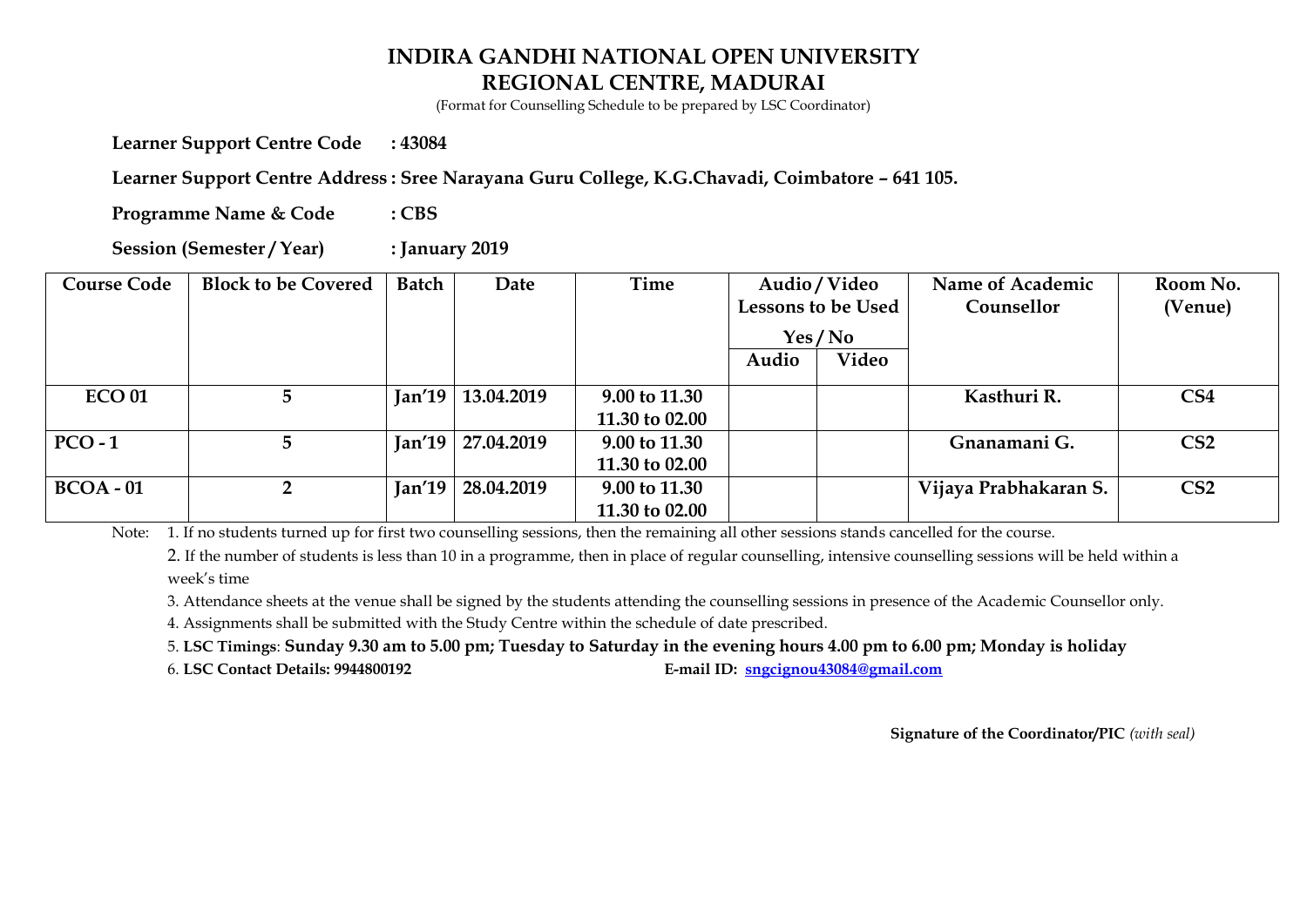(Format for Counselling Schedule to be prepared by LSC Coordinator)

**Learner Support Centre Code : 43084** 

Learner Support Centre Address : Sree Narayana Guru College, K.G.Chavadi, Coimbatore - 641 105.

**Programme Name & Code : CNM** 

**Session (Semester / Year) : January 2019** 

| <b>Course Code</b> | <b>Block to be Covered</b> | <b>Batch</b> | Date       | <b>Time</b>    | Audio / Video<br>Lessons to be Used |        | Name of Academic<br>Counsellor | Room No.<br>(Venue) |
|--------------------|----------------------------|--------------|------------|----------------|-------------------------------------|--------|--------------------------------|---------------------|
|                    |                            |              |            |                |                                     | Yes/No |                                |                     |
|                    |                            |              |            |                | Audio                               | Video  |                                |                     |
| <b>BMS1</b>        |                            | Jan'19       | 27.04.2019 | 9.00 to 11.30  |                                     |        | Dr.I.Maria Yesuraja            | CS <sub>4</sub>     |
|                    |                            |              |            | 11.30 to 02.00 |                                     |        |                                |                     |
| <b>BMS 3</b>       |                            | Jan'19       | 28.04.2019 | 9.00 to 11.30  |                                     |        | Dr.S.Udhayakumar               | CS <sub>4</sub>     |
|                    |                            |              |            | 11.30 to 02.00 |                                     |        |                                |                     |
| <b>BMS1</b>        | 2 <sup>1</sup>             | Jan'19       | 29.04.2019 | 9.00 to 11.30  |                                     |        | Dr.I.Maria Yesuraja            | CS <sub>4</sub>     |
|                    |                            |              |            | 11.30 to 02.00 |                                     |        |                                |                     |
|                    |                            |              |            | 02.30 to 05.00 |                                     |        |                                |                     |
| <b>BMS 3</b>       | $\overline{2}$             | Jan'19       | 30.04.2019 | 9.00 to 11.30  |                                     |        | Dr.S.Udhayakumar               | CS <sub>4</sub>     |
|                    |                            |              |            | 11.30 to 02.00 |                                     |        |                                |                     |
|                    |                            |              |            | 02.30 to 05.00 |                                     |        |                                |                     |

Note: 1. If no students turned up for first two counselling sessions, then the remaining all other sessions stands cancelled for the course.

2. If the number of students is less than 10 in a programme, then in place of regular counselling, intensive counselling sessions will be held within a week's time

3. Attendance sheets at the venue shall be signed by the students attending the counselling sessions in presence of the Academic Counsellor only.

4. Assignments shall be submitted with the Study Centre within the schedule of date prescribed.

5. **LSC Timings**: **Sunday 9.30 am to 5.00 pm; Tuesday to Saturday in the evening hours 4.00 pm to 6.00 pm; Monday is holiday** 

6. **LSC Contact Details: 9944800192 E-mail ID: [sngcignou43084@gmail.com](mailto:sngcignou43084@gmail.com)**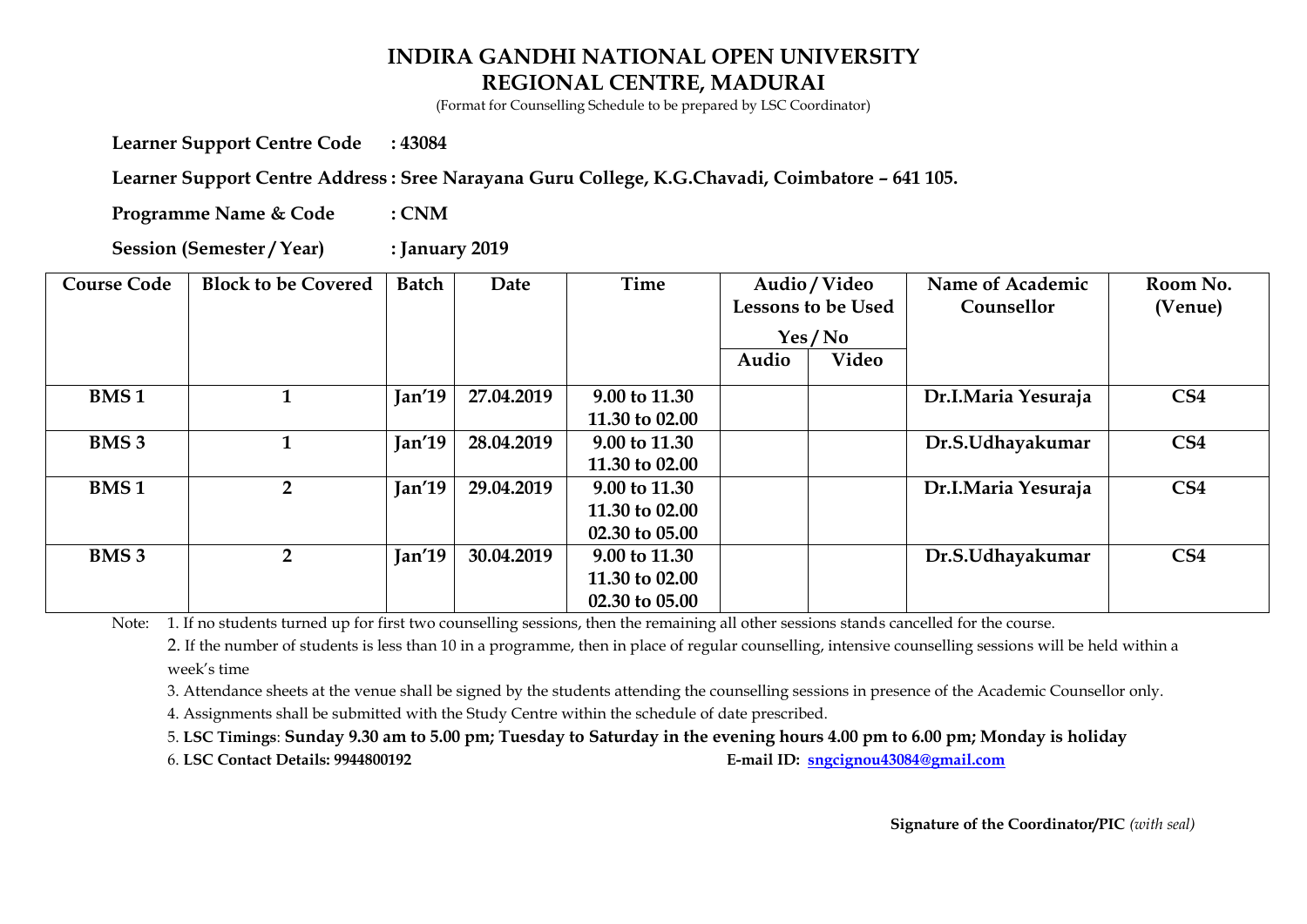(Format for Counselling Schedule to be prepared by LSC Coordinator)

**Learner Support Centre Code : 43084** 

Learner Support Centre Address : Sree Narayana Guru College, K.G.Chavadi, Coimbatore - 641 105.

**Programme Name & Code : CFE** 

**Session (Semester / Year) : January 2019** 

| <b>Course Code</b> | <b>Block to be Covered</b> | Batch  | Date               | Time           | Audio / Video |                           | Name of Academic   | Room No.        |
|--------------------|----------------------------|--------|--------------------|----------------|---------------|---------------------------|--------------------|-----------------|
|                    |                            |        |                    |                |               | <b>Lessons to be Used</b> | Counsellor         | (Venue)         |
|                    |                            |        |                    |                | Yes / No      |                           |                    |                 |
|                    |                            |        |                    |                | Audio         | Video                     |                    |                 |
| BEG4               | 4                          |        |                    | 9.00 to 11.30  |               |                           | Mr.V.Pratheepkumar | CS <sub>4</sub> |
|                    |                            |        | Jan'19<br>05.05.19 | 11.30 to 02.00 |               |                           |                    |                 |
| BEG5               |                            | Jan'19 | 04.05.19           | 9.00 to 11.30  |               |                           | Mr. Thiyagu K.     | CS <sub>4</sub> |
|                    |                            |        |                    | 11.30 to 02.00 |               |                           |                    |                 |
| BEG <sub>6</sub>   | 4                          | Jan'19 | 06.05.19           | 9.00 to 11.30  |               |                           | Mr. Thiyagu K.     | CS <sub>4</sub> |
|                    |                            |        |                    | 11.30 to 02.00 |               |                           |                    |                 |
|                    |                            |        |                    |                |               |                           |                    |                 |

Note: 1. If no students turned up for first two counselling sessions, then the remaining all other sessions stands cancelled for the course.

2. If the number of students is less than 10 in a programme, then in place of regular counselling, intensive counselling sessions will be held within a week's time

3. Attendance sheets at the venue shall be signed by the students attending the counselling sessions in presence of the Academic Counsellor only.

4. Assignments shall be submitted with the Study Centre within the schedule of date prescribed.

5. **LSC Timings**: **Sunday 9.30 am to 5.00 pm; Tuesday to Saturday in the evening hours 4.00 pm to 6.00 pm; Monday is holiday** 

6. **LSC Contact Details: 9944800192 E-mail ID: [sngcignou43084@gmail.com](mailto:sngcignou43084@gmail.com)**